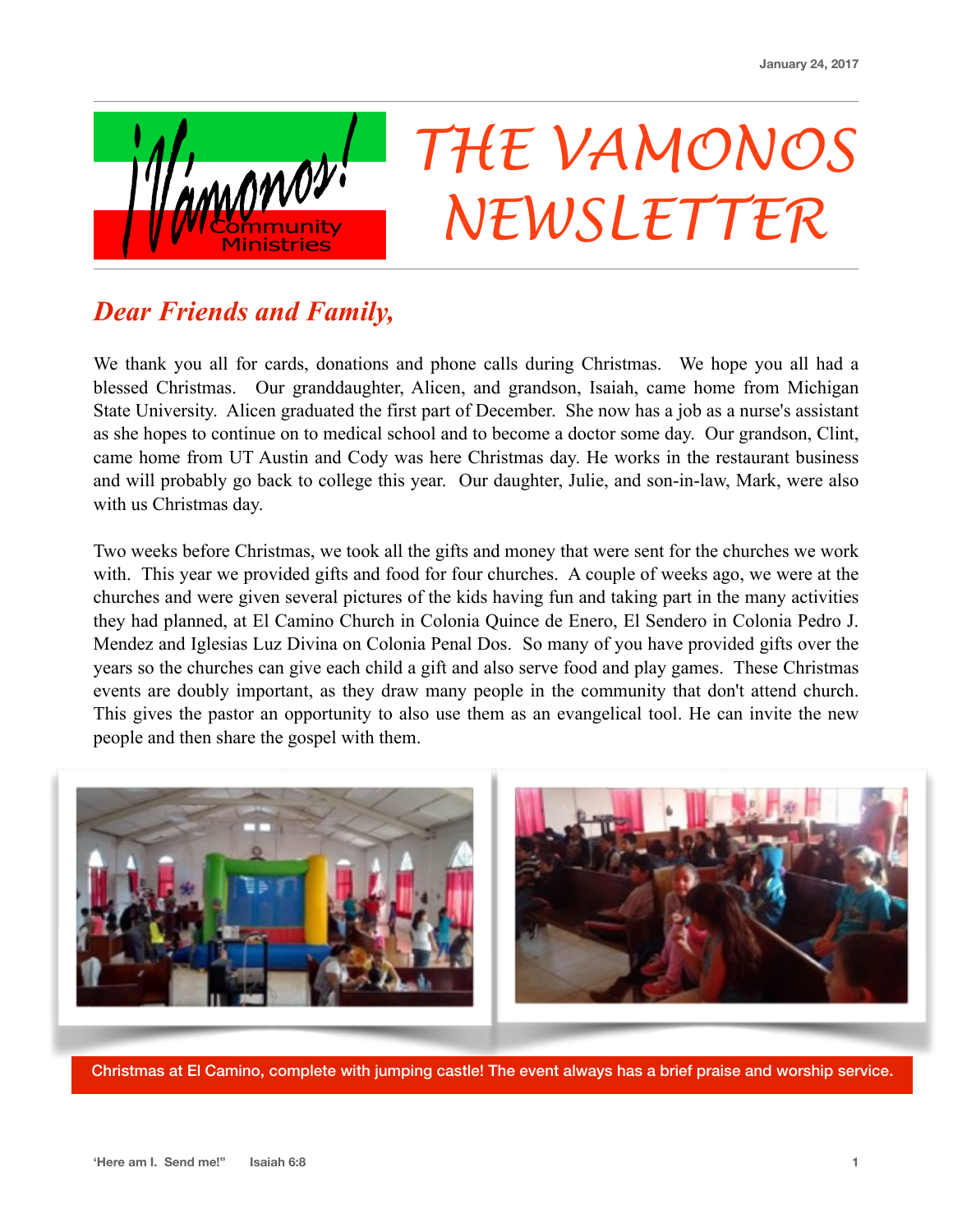**January 24, 2017**





In Colonia Pedro J. Mendez, Pastor Antonio and his wife, Mary, are doing a phenomenal job, as is evident from this turnout from the community



It's always good to see the smiling, happy faces of the children, as they receive their gifts.



The side of Desiderio's house badly needs repair

We have several groups coming down this year to help pastors. Pastor Desiderio needs help on his home. The roof is leaking and one side of his house is falling down. The house is old and was built out of wood by a Baptist mission team about 18 years ago. We are surprised that it has lasted this long. Wood construction is not good in Mexico because of the weather and up keep of roads and and yards. Also most of our pastors don't have money for good materials, so maintenance is often neglected. Our friends from First Presbyterian in Anna, Illinois will be here in February to do the repairs. They are among "the faithful" who have never allowed unwarranted fears to stop

**'Here am I. Send me!" Isaiah 6:8 2**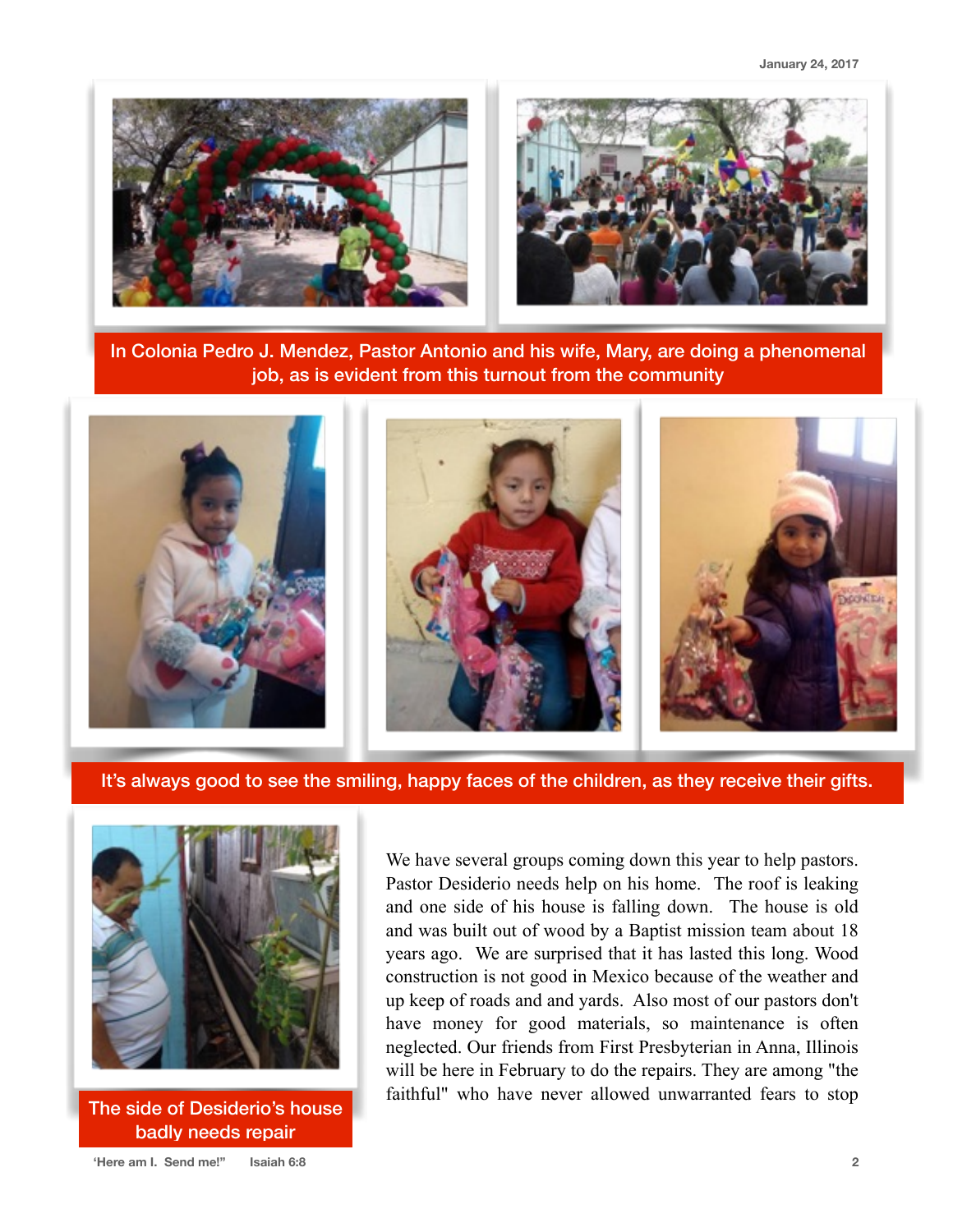them from being obedient to God and going where He leads them.

Another project we hope to get done is in Colonia Pedro J. Mendez . Aaron pastored his third church there. The people were very poor. They were also very friendly and grateful for any help we could give. We brought many to help build the church 20 years ago. We used wood as we thought it would be temporary. A few years later, another wood building was constructed, but, on a concrete floor. It became the church, and the original building was used for feeding children before they went to school, and for children's classes and church activities. Then about 15 years ago, a Methodist group from up north came one winter and built a big concrete church. The second building became the fellowship hall, and the original, wooden building became the pastor's residence. A pastor came to lead the church and his family lived there. That pastor was moved to another city and another pastor came. He his wife and two sons lived in the same place. The old building is in bad shape. We were going help the pastor build a cement home over the last few years, but, that was when fear of cartels hit, and very few churches came.

Last year, a new pastor came and took over leadership of the church. His name is Antonio, and his wife is Mary. They are totally dedicated to the church and community. Mary works with the food bank in Reynosa and is able to feed breakfast to 180 children and adults a day. Vamonos began financially supporting the program in December. The people eat in the concrete building that was built and has been used by the Feed My Sheep program in the past. Before Mary and Antonio came, there were about 10 people attending the church. Now it is full.

So, now we are ready to help build a place for Pastor Antonio, his wife, Mary, their daughter and grandson. Please pray for the groups that are coming. We have two groups coming in March, and one (maybe 2) in July. We will be laying a concrete floor in February in



Pastor Antonio works on the foundation for his new home.

preparation for the construction. The pastor and some of the church members have already begun digging for the foundation. As always, on a project like this, funding is an issue. Although final numbers have not been calculated, will probably need about \$10,000 for the entire project. We have had a donation to go toward the the materials for the floor, and groups will provide some construction money, but, we are sure we will be a few thousand short. We will just do as much as we can do with the available funds, then wait for the support of funds to come. As always, we will be conducting Vacation Bible School at the church each day while the house is being built by the various groups that come.

If you want to come and help the groups let us know. You don't have to wait for your church to come, you can come help with another group. You also don't need a large group to come. Give us a call if you are interested in helping. We go to Mexico every month never have we been afraid. Also, if you,